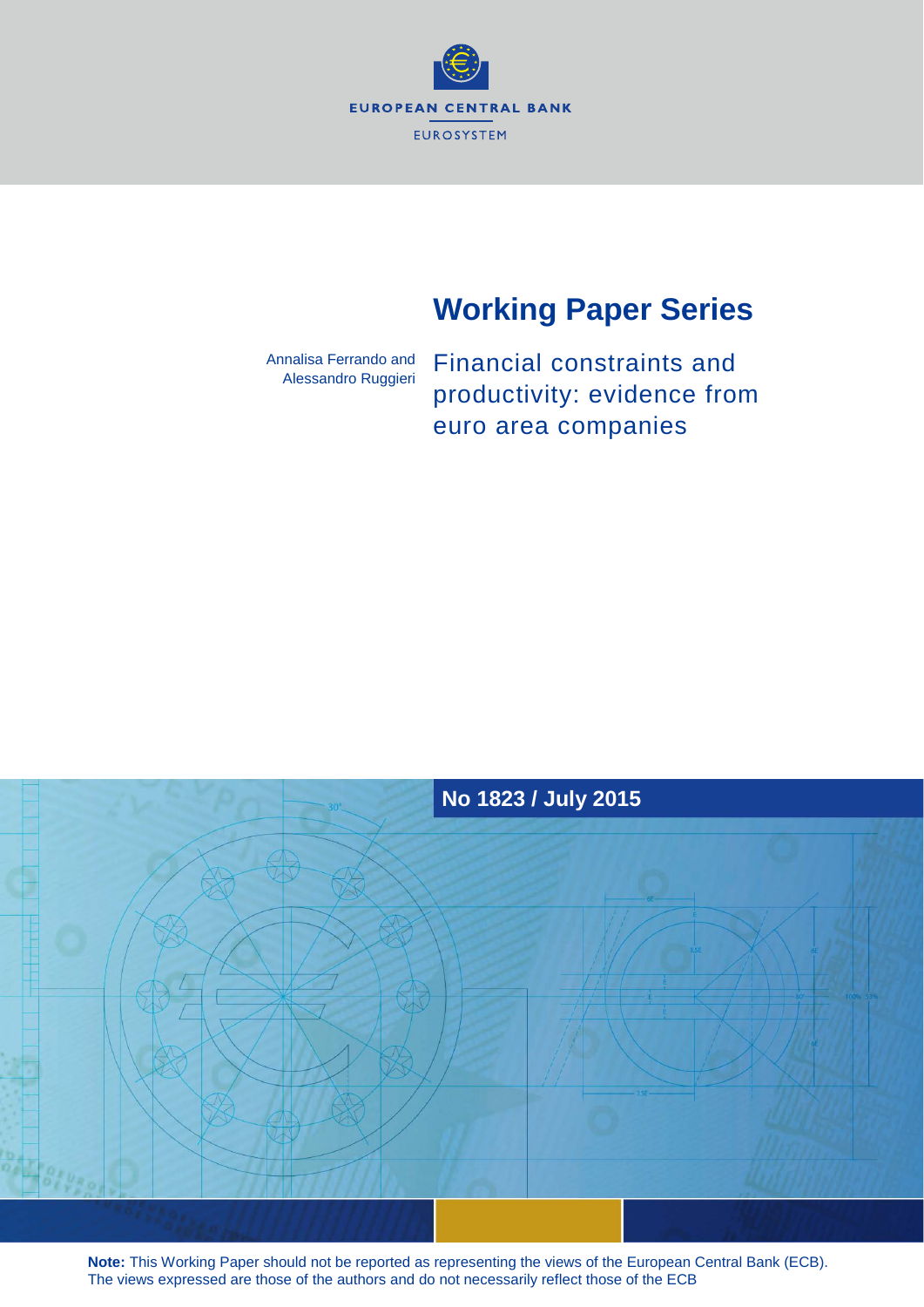### Abstract

We study the relation between firms financial structure, access to external finance and labor productivity using a unique dataset of firm-level data for several euro area countries during the period 1995-2011. The empirical strategy is twofold. First we build a synthetic indicator of financial constraints using an a-priori classification based on specific firm characteristics and various measures of financial pressure. Therefore we augment a firm-level production equation with our indicator to estimate the direct impact of access to finance to firm-level productivity. We find negative and significant effects in the majority of countries and industries, with marginal impacts considerably higher in industries that innovate the most, like "Energy, Gas and Water Supply" and "R&D, Communication and Information". Counter-factual exercises show that, as opposed to Germany and Netherlands, countries like Italy and Portugal are the most affected by financial constraints, with an estimated loss of around 21% of their labor productivity. In addition, each country would gain on average between one and two percent of their labor productivity by expanding the access to finance of small firms to that of the average large firm.

Keywords: financial constraints, productivity, SMEs, cross-country, sectoral analysis JEL Classification: D24, G32, O16.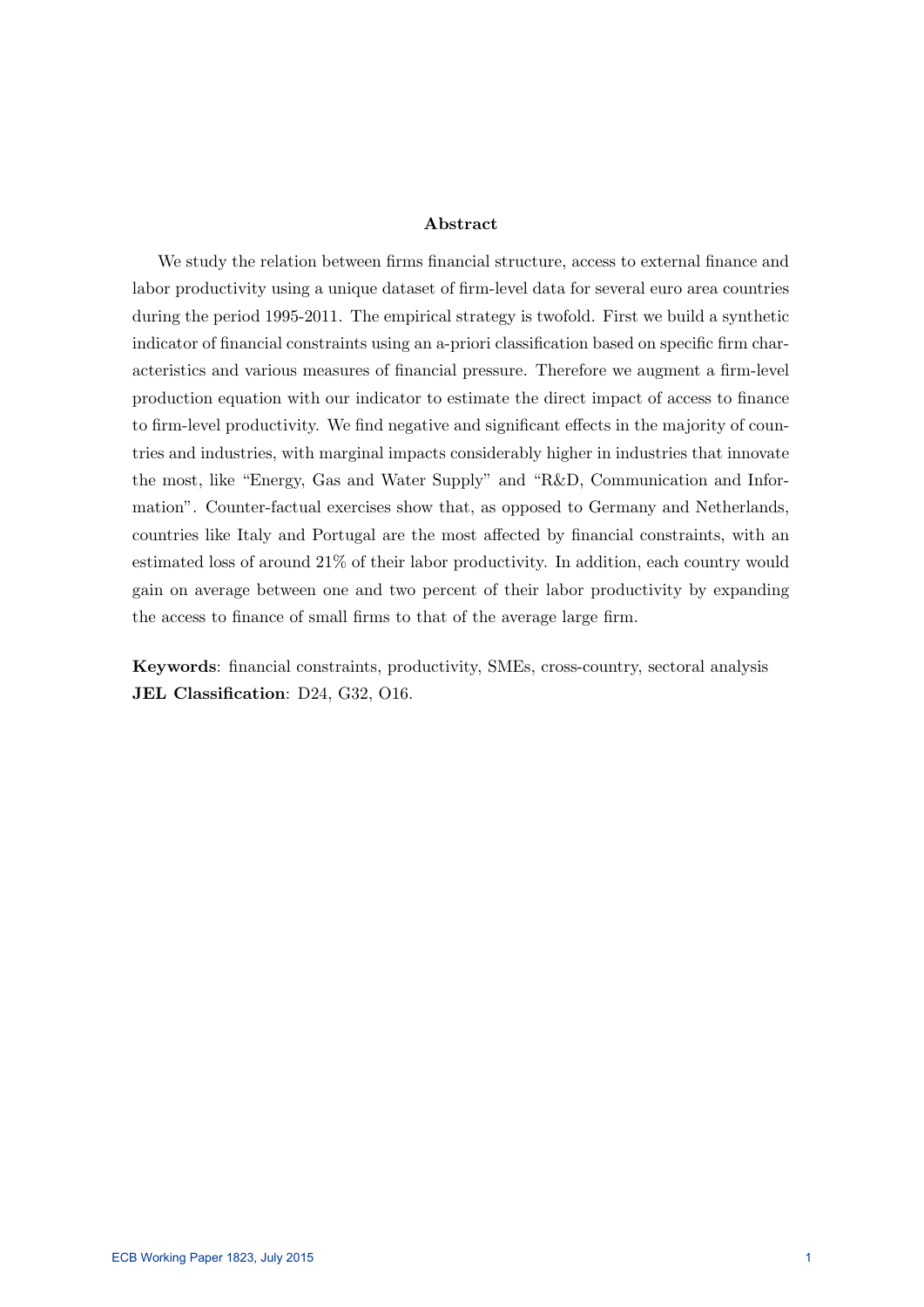### Non Technical Summary

This paper aims to provide new evidence on the link between financial variables and productivity. While it is widely documented that firms financing decisions are crucial in determining investment decisions, few studies analyze in detail how the financial position of a firm and the access to external finance determine firm' performance in terms of value added generated and productivity. Moreover the empirical evidence on the link between financial constraints and labor productivity at microeconomic level is mixed and mostly confined to either single countries or to few specific production sectors. Our paper goes a step further as it takes a multi-country dimension in the investigation of this link by looking at a large sample of enterprises in eight euro area countries (Belgium, Germany, Spain, Finland, France, Italy, Netherlands and Portugal) and for a time span that takes into account the impact of two financial crisis and economic recessions (1995-2011). We contribute to the existing literature by following a twofold empirical strategy. First we developed an indicator of financial constraints at firm level and second we included this indicator to a firm-level production equation to assess the direct impact of access to finance to firm-level productivity. In the first step we construct an indicator of firm-specific financial constraints based on a classification scheme of firms financing conditions, taking into account information derived from balance sheet and profit and loss accounts. We distinguish between absolutely constrained, relatively constrained and unconstrained firms according to different scenarios based on the relation among total investment, financing gap, financial debt, equity issuance and average interest payment on debt compared to the rate charged in the local credit market. Then, we relate this index to specific firm characteristics, which are extensively used in the literature to proxy financial constraints, such as age, size and sector and some additional measures of financial pressure, and using a non-linear estimation, we predict for each firm in our sample the probability of belonging to one of the aforementioned ranking. In the second part of our empirical analysis, we measure the reaction of firm-level productivity to the probability of accessing external finance as measure by our predicted index. Our results show that financial constraints do significantly lower productivity in the majority of sectors across countries and the impact is heterogeneous across sectors. From a cross-country perspective, Italy and Portugal are the most affected by financial constraints, while Germany and Netherlands are the most immune.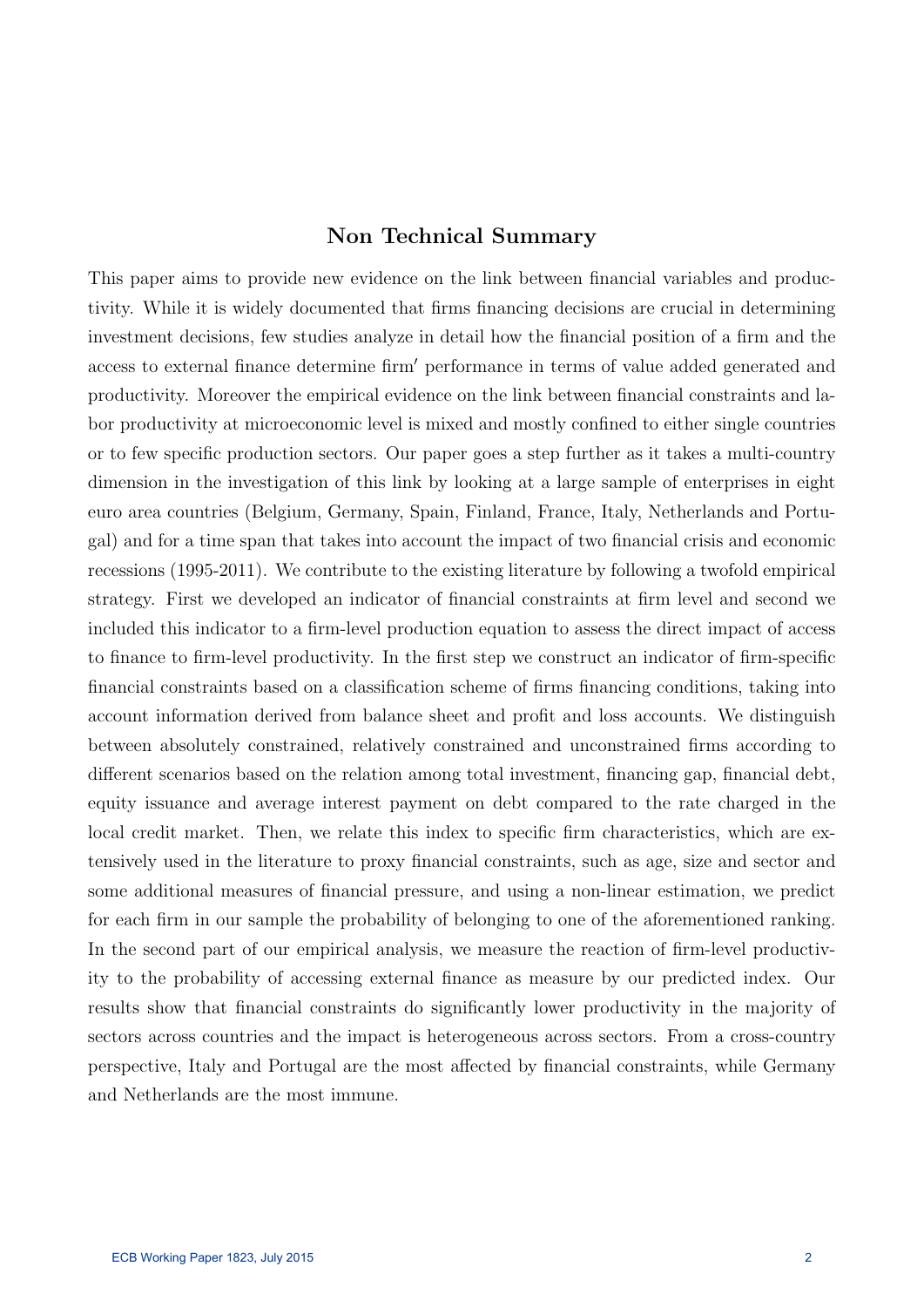"...in times of severe financial constraints, there is no other choice than to address the structural losses in competitiveness in an urgent and decisive manner." M.Draghi, at the colloquium "Les défis de la compétitivité", Paris, 13 March 2012

### 1 Introduction

Do financial constraints affect firm-level labour productivity? In the literature it's widely accepted that firms financing decisions are crucial in determining investment decisions, and that the existence of frictions in accessing external sources of finance (due for instance to the existence of credit risk or information asymmetries) significantly affects the ability of management of exploiting productive investment opportunities.<sup>[1](#page-3-0)</sup> However the empirical evidence on the link between financial constraints and labor productivity at microeconomic level is mixed and mostly confined to either single countries or to few specific production sectors.

Part of the literature reports positive and significant estimates for the effect of financial constraints on long-term productivity-enhancing investments and real value added. For instance, Gatti and Love (2008) use data from a cross-section of Bulgarian firms to study whether having larger access to credit lines or to overdraft facilities foster productivity and find credit to be positively and strongly associated with TFP. Butler and Cornaggia (2011) use county-level data of US mid-western states farmers during the period 2000-2006 to study the productivity response of an exogeneous shift in demand for corn in areas with different access to finance and find that production increased the most in those areas with relatively strong access to finance. Chen and Guariglia (2013) exploits a panel of Chinese manufacturing firms over the period 2001-2007 to investigate the link between cash flow and firm-level productivity and find that TFP is strongly constrained by the availability of firms' internal finance. Levine and Warusawitharana (2014) find a strong positive relationship between debt growth and future productivity growth for a broad set of firms in four European countries. On the other hand, Moreno-Badia and Slootmaekers (2009) use Estonian firm-level data covering the period 1997-2005 and find that a number of proxies for financial constraints do not have any impact on productivity for most sectors. Similarly, Nunes et al. (2007) apply a quantile approach to a panel data of 162 Portuguese firms between 1999 and 2003 and show that leverage tends to negatively af-

<span id="page-3-0"></span> $1$ <sup>1</sup>For a theoretical study on the channels linking credit conditions and long-term productivity losses, see, among the others, Aghion et al. (2005) and Moll (2014). For a macro-level empirical analysis on the role of financial development in fostering economic growth, see Levine (1997), Beck et al. (2000) and Khan and Senhadji (2003).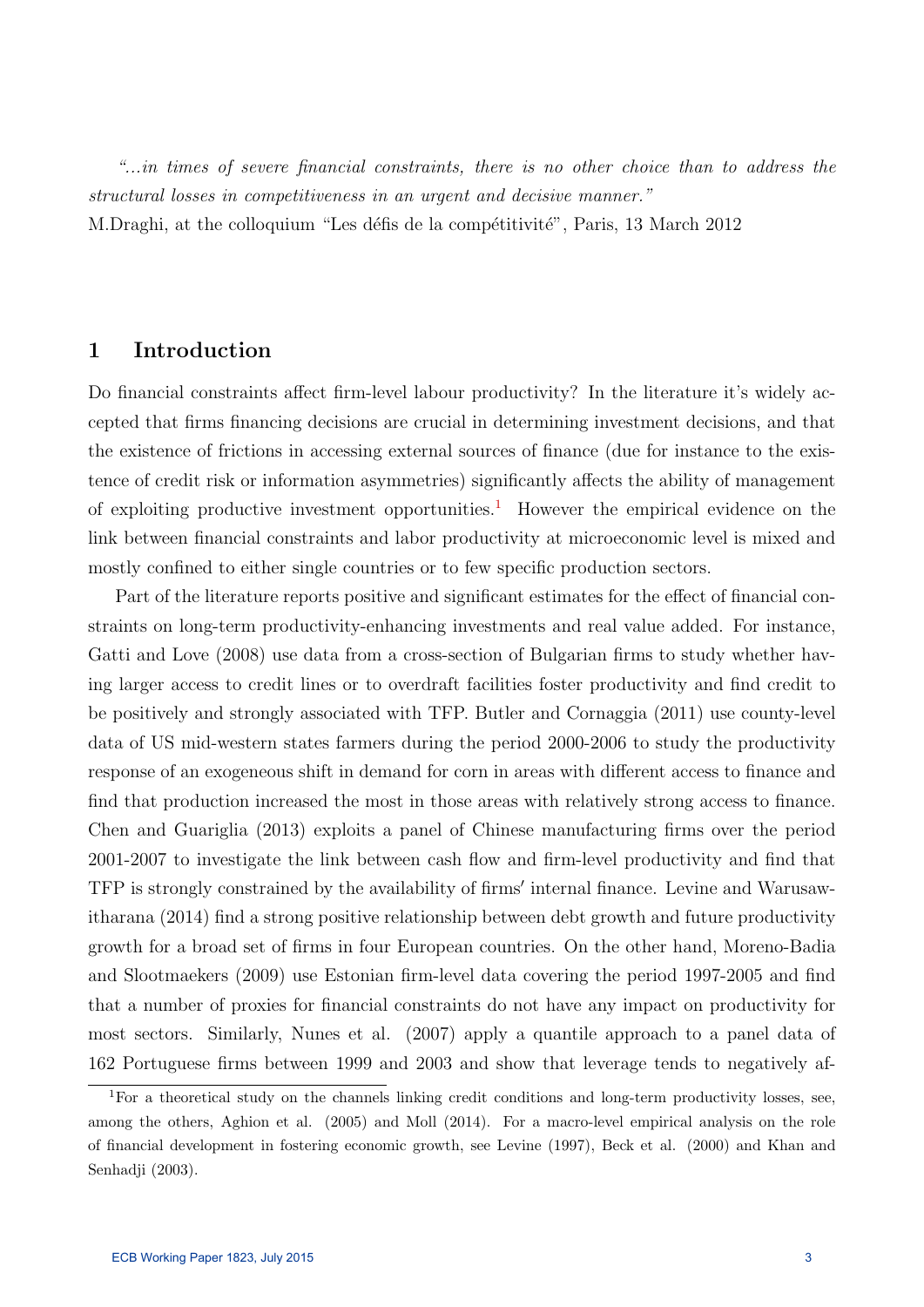fect labour productivity in firms with relatively low labour productivity. Using data from the 2007 World Bank Enterprise Survey, Mwangi (2014) report a negative but insignificant effect of access to credit on firm productivity for a sample of micro and small enterprises in Kenya.

Within this debate, this paper aims at providing new insights and evidence on the relation between firms financial structure, access to external finance and measures of firm-level productivity. To this extent, we exploit a unique panel of firm-level data, tracking eight euro area countries (Belgium, Germany, Spain, Finland, France, Italy, Netherlands and Portugal) and nine broad economic sectors (Accommodation and Food Service, Construction, Energy, Communication, Manufacturing, Retail trade, Wholesale trade, Transports and Other Business Service) during the period 1995-2011. The sample is derived from the Bureau van Dijk-Amadeus database which collects accounting data of non-financial corporations across Europe. Compared to previous contributions, this paper takes a multi-country dimension as it investigates the role of financial constraints on real value added and productivity looking at a sample of enterprises in several European countries and for a time span that takes into account the impacts of two financial crisis and economic recessions.[2](#page-4-0)

One of the biggest issues facing empirical works in this literature is to objectify financial constraints and to construct a clean measurement, as they are empirically not observable.<sup>[3](#page-4-1)</sup> Moreover, because access to finance and productivity are endogenously determined as equilibrium outcomes, a further hurdle is a clear identification of the causal direction of impact. To this regard, we conduct our analysis adopting a novel empirical strategy. First we build a firm-level indicator of financial constraints and second we apply this indicator to a production equation to assess the direct impact of financial constraints on productivity. As first step, we construct a semi-parametric index of firm-specific financial constraints, as originally developed by Pal and Ferrando  $(2010)$ . This indicator is based on a classification scheme of firms' financing conditions, taking into account information derived from balance sheets and profit and loss accounts. We distinguish between absolutely constrained, relatively constrained and unconstrained firms according to different scenarios based on the relation among total investment, financing gap, financial debt, equity issuance and average interest payment on debt compared to the rate charged in the local credit market. The index gives us some hints on the heterogeneity in financial constraints across firms and euro area countries. To obtain a synthetic value, we relate our indicator to a number of specific firm-level characteristics, like age, size and cash holding, which are extensively used in the literature to proxy financial constraints, and we use a ordered probit estimation to predict the probability of belonging to one of the aforementioned

<span id="page-4-0"></span><sup>&</sup>lt;sup>2</sup>To the best of our knowledge, this is the first paper trying to study the role of access to finance in enhancing labour productivity using such large panel of firm-level data.

<span id="page-4-1"></span><sup>3</sup>See Silva and Carreira (2012) for a survey of works related to firm-level financial constraints.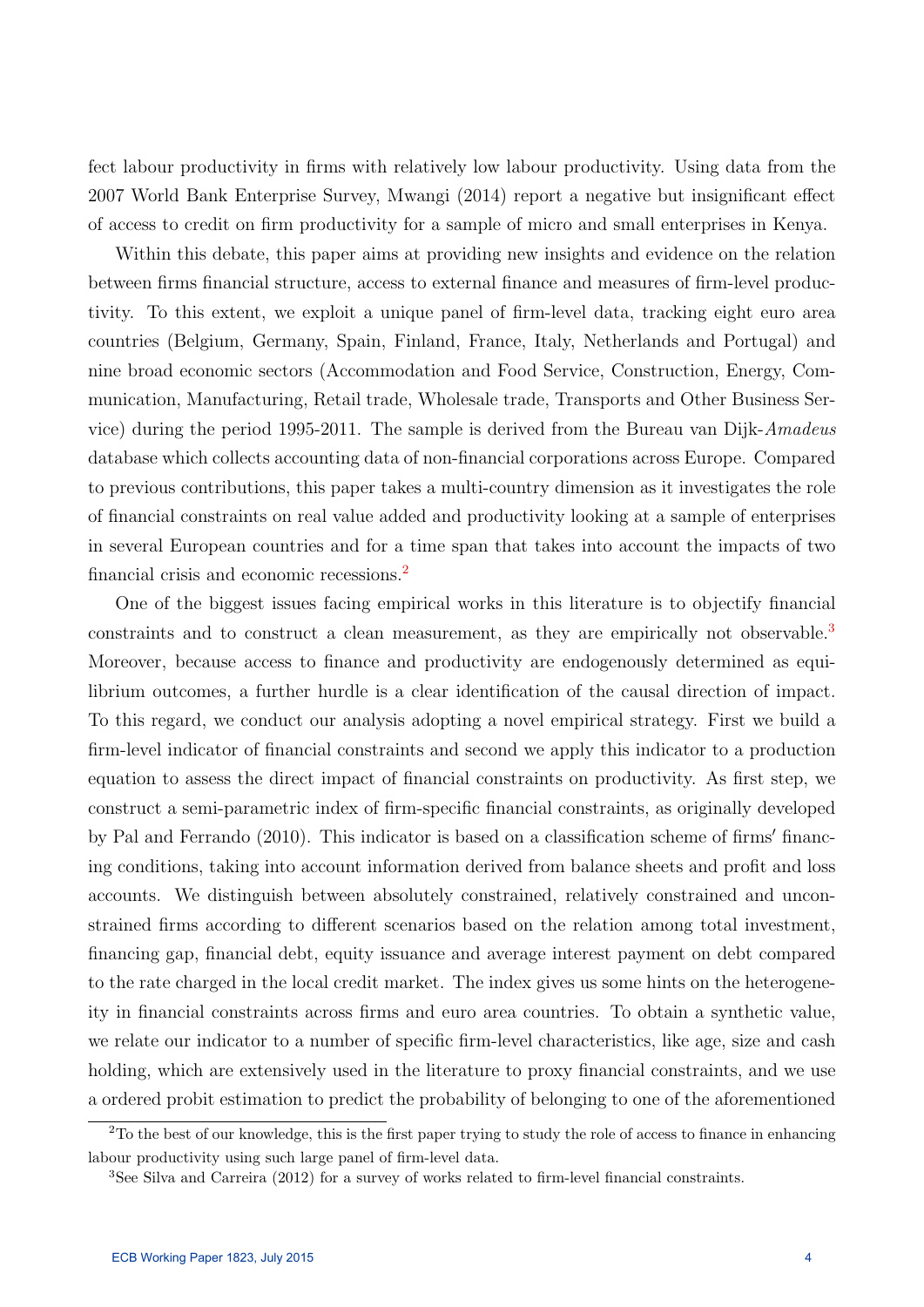groups for each firm in the sample. The resulting predicted index, i.e. a continuous variable with higher values associated with more constrained firms, will represent our core measure of financial constraints: differently from the existing literature, this index takes into consideration a broader set of firm-level factors affecting access to external source of finance, rather than a single proxy. In the second part of the analysis, we estimate the reaction of companies' labour productivity to financial constraints. Acknowledging the presence of endogeneity in assessing the causal impact, we exploit the nature of our index of financial constraints, which by construction is an additional state variable in the firm-level production function (together with capital stock) and we modify the Wooldridge-Levinsohn-Petrin methodology to accordingly account for that.[4](#page-5-0) We use panel generalized method of moments of Arellano and Bond (1991) and Blundell and Bond (1998) to estimate a firm-level production function equation which directly includes our index of financial constraints as one of the regressors, assuming productivity to evolve as a first-order autoregressive process. To provide robustness, we carry out this estimation for each country and sector separately while controlling for time-effects.

Our main findings are the following ones. Financial constraints do lower productivity in most sectors across countries: in the great majority of the estimations, the direct impact of financial constraints is statistically and economically significant. The coefficient estimates are significantly higher in industries that innovate the most, like "Energy, Gas and Water Supply" and "R&D, Communication and Information", while turn to be lower in "Construction and Real Estate", a sector that have benefited more than others from low interest rates along the period 2001-2007. From a cross-country perspective, Italy and Portugal are the most affected by financial constraints, with an estimated counter-factual loss in their average labor productivity of about 21% due to limited access to finance; Germany and Netherlands are the most immune countries, with counter-factual losses of around 11 and 15 percent. In addition, each country would gain on average between one and two percent of their labor productivity by expanding the access to finance of small firms to that of the average large firm. All these results are robust to a number of robustness checks, including alternative econometric specifications, and to several sub-samples.

This paper relates to a number of literature. First, it contributes to the literature that tries to detect and measure the degree of financial constraints from a firm-level perspective. Since the ICFS (investment cash-flow sensitivity) measure proposed by Fazzari et al. (1988), the debate over the consistency in measuring financial constraints has been vivid and has resulted to an extensive empirical work related to this topic. Among the others, the Kaplan and Zingales (KZ) index of financial constraints (Lamont et al., 2001), the CCFS (cash flow sensitivity of

<span id="page-5-0"></span><sup>4</sup>See Fernandes (2007) for a similar application on the effect of trade policies on productivity gains for Colombian manufacturing plants.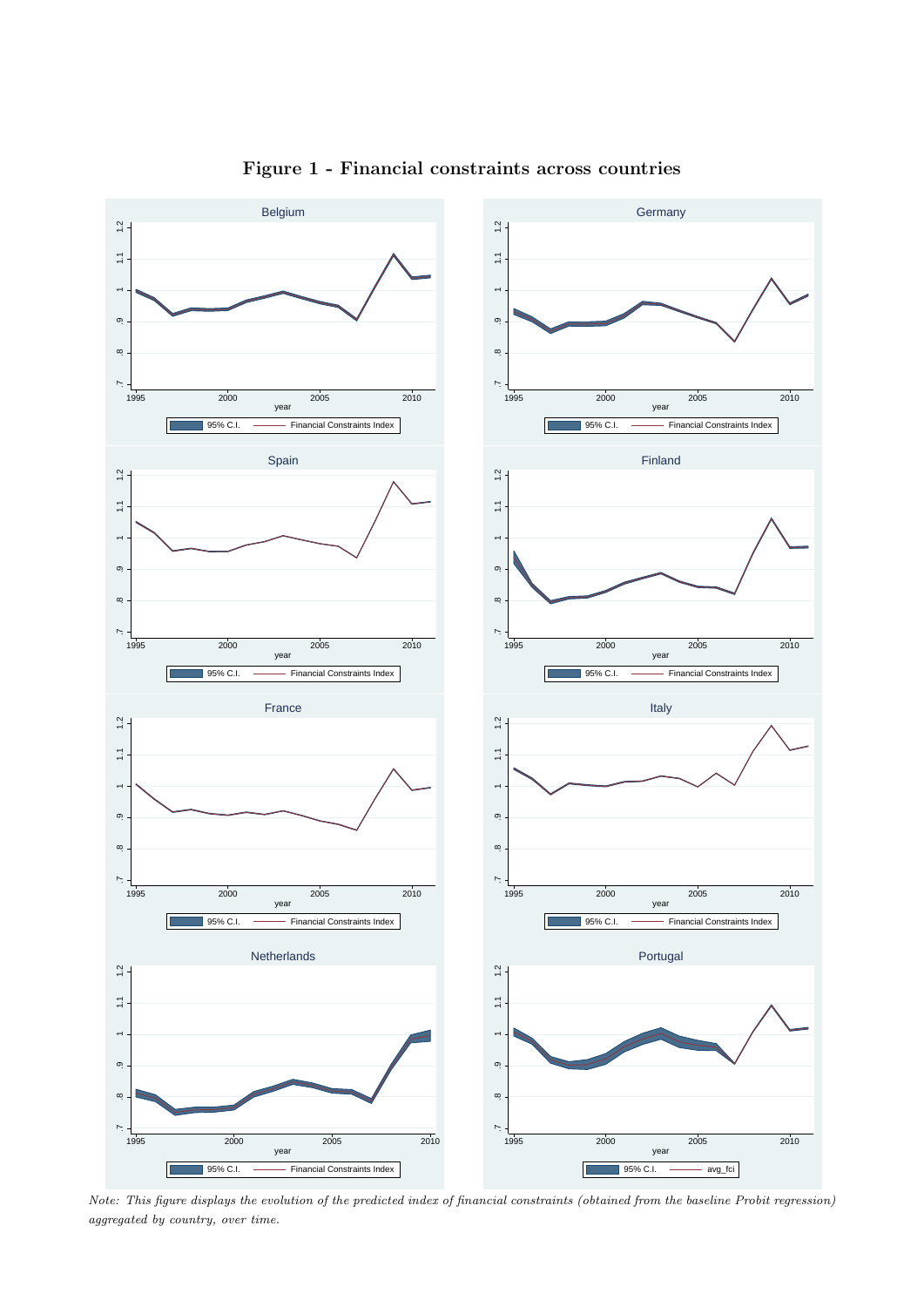fect labour roductivity in r s it relatively lo labour roductivity. sing data fro t  $\epsilon$  $\overline{2}$ angi 2 1 re ort a negative but insignicant eect orld an nter rise urvey of access to credit on r roductivity for a sa le of icro and s all enter rises in enya.

it in t is debate t is a er ai s at roviding ne insig ts and evidence on t e relation bet een r s nancial structure access to e ternal nance and easures of r -level roduce e loit a uni ue anel of r -level data trac ing eig t euro area tivity. o t is e tent countries elgiu er any ain Finland France taly et erlands and Portugal and odation and Food ervice Construction nergy Co nine broad econo ic sectors cco olesale trade rans orts and t er usiness erunication anufacturing etail trade le is derived fro t e ureau van Di - madeus vice during t e eriod 1  $-2$  11. e sa ic collects accounting data of non-nancial cor orations across uro e. Co database ared to revious contributions t is a er ta es a ulti-country di ension as it investigates t e rol of nancial constraints on real value added and roductivity loo ing at a sa le of enter rises in several uro ean countries and for a ti e s and t at ta es into account t e i acts of t nancial crisis and econo ic recessions.

ne of t e biggest issues facing e irical or s in t is literature is to obectify nancial constraints and to construct a clean easure ent as t ey are e irically not observable. oreover because access to nance and roductivity are endogenously deter ined as e uioutco es a furt er urdle is a clear identication of t e causal direction of i libriu act. o t is regard e conduct our analysis ado ting a novel e irical strategy. First e build a r -level indicator of nancial constraints and second e a ly t is indicator to a roduction e uation to assess t e direct i act of nancial constraints on roductivity. s rst ste  $\mathbf{e}$ 

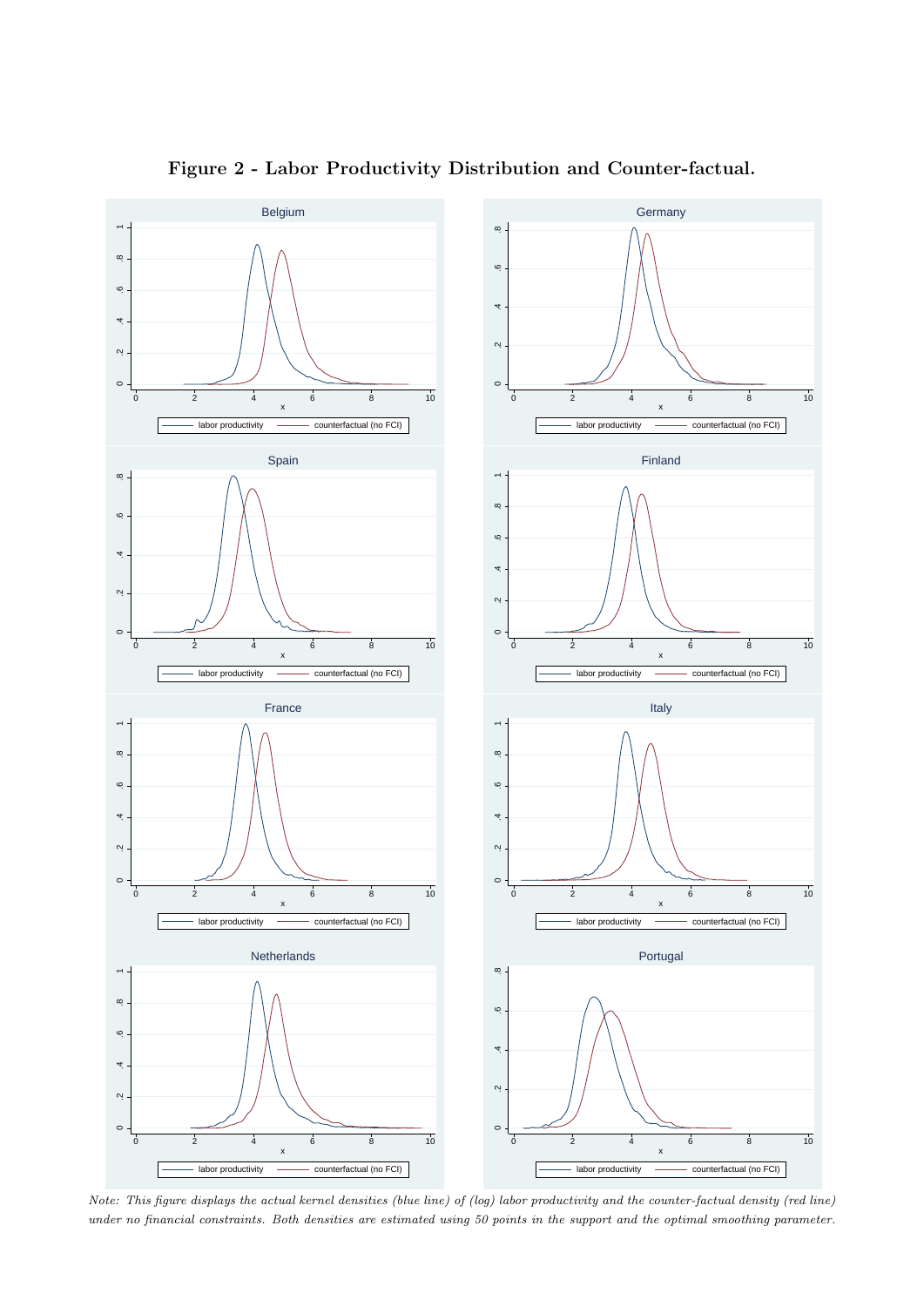# Appendix A Descriptive Statistics

We report descriptive statistics of all variables included in our analysis. European firms in our sample have an average investment rate (defined as the change in tangible fixed assets plus depreciation over fixed assets of the beginning of the year) of around 31%; Italian and Belgian firms show the highest level of investment rate, Spanish and Portuguese firms have the lowest one. On average, sampled firms hold around 15% of their total assets in cash and cash equivalents (Finnish and French firms hoard the highest amount relatively to their total assets) and their sales grow at a rate of around 8% per year. From the liability side, financial leverage (defined as the sum of short-term loans and long-term debt over total assets) is on average 16%: German, Portuguese and Finnish firms show the highest level of leverage, as opposed to French and Dutch firms. Looking at the financial pressure on firms, German firms are in a better position to service their debt although they are the most levered companies in our sample: both the interest payments burden (defined as the ratio of interest payments to earnings before interest, taxes, depreciation and amortization plus financial revenues) and the overall interest rate paid for their total debt are on average the lowest in the sample, amounting respectively to 26% and 9%. The data show also substantial cross-country heterogeneity in production efficiency. In Table 3 we report mean, median and standard deviation of labor productivity, computed as the ratio of firm-level real value added over number of employees. Real value added is constructed as the difference between operative turnover and intermediate inputs (expressed both in euros), deflated using country-sectoral output deflators. Intermediate inputs are proxied by material and energy costs. Significant differences arise both between and within countries. On average, Germany and the Netherlands feature the highest average and median levels, with values that are roughly in line with the empirical findings of Bartelsman et al. (2013) and with the evidence provided by Lopez-Garcia et al. (2015). On the opposite, Spain and Portugal stand as the least productive countries. From a sectoral perspective, companies whose business involves either "Information, Communication and R&D" or "Energy, Gas and Water Supply" activities are able to produce, on average, greater real value added per number of employee, highlighting the ability for firms that innovate the most of generating larger surplus. Overall, our descriptive statistics are in line with those in the analysis by the ECB (2013) which refer to a larger dataset for the whole Euro-area.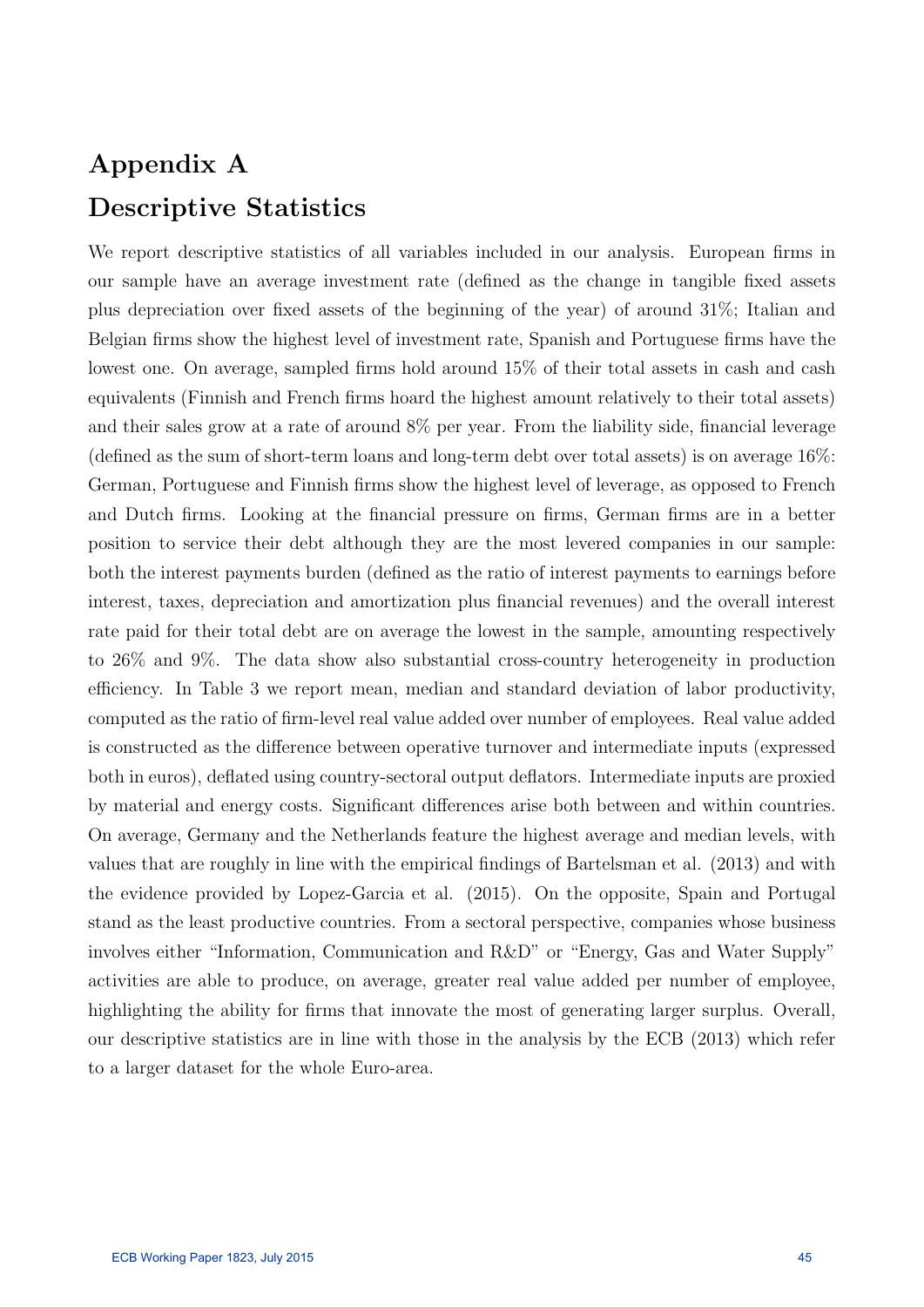| i<br>í<br>֧֧֧֚֓֓֝֬֓֓׆֬<br>I<br>I<br>I<br>ľ<br>$\frac{1}{2}$ | ;<br>ŗ |
|-------------------------------------------------------------|--------|
|                                                             |        |
|                                                             |        |
|                                                             |        |
|                                                             |        |
|                                                             | ŕ      |

|             |         | Investment       | $\mathrm{Cas}\mathbf{h}$ | Cash         | Sales    |                   |          |                | Interest         | Interest |
|-------------|---------|------------------|--------------------------|--------------|----------|-------------------|----------|----------------|------------------|----------|
| Countries   |         | Rate             | Holding                  | ${\rm Flow}$ | Growth   | Profitability     | Leverage | Maturity       | Payment Burden   | Paid     |
| Belgium     | Mean    | 0.33             | 0.12                     | 0.09         | 0.06     | $\overline{0.11}$ | 0.2      | 0.6            | $0.\overline{3}$ | 0.1      |
|             | Median  | 0.21             | 0.06                     | 0.08         | 0.04     | 0.1               | 0.15     | $\overline{C}$ | 0.13             | 0.07     |
|             | St.dev. | 0.39             | $0.15\,$                 | $0.1\,$      | 0.26     | 0.12              | 0.2      | 0.39           | 0.41             | 0.12     |
| Germany     | Mean    | 0.28             | 0.11                     | 0.09         | 0.06     | 0.13              | 0.26     | 0.76           | 0.26             | 0.09     |
|             | Median  | 0.17             | 0.05                     | 0.08         | 0.03     | 0.11              | 0.2      | 0.94           | 0.14             | 0.06     |
|             | St.dev. | 0.35             | 0.15                     | $0.1\,$      | 0.24     | 0.14              | 0.24     | 0.32           | 0.31             | 0.11     |
| Spain       | Mean    | 0.27             | 0.15                     | 0.08         | 0.09     | 0.09              | 0.17     | 0.85           | 0.35             | 0.14     |
|             | Median  | 0.12             | $0.08\,$                 | 0.07         | 0.04     | 0.09              | 0.1      |                | 0.18             | 0.08     |
|             | St.dev. | 0.41             | 0.17                     | 0.1          | 0.39     | 0.14              | 0.2      | 0.29           | 0.41             | 0.17     |
| Finland     | Mean    | 0.32             | 0.2                      | 0.16         | 0.1      | $0.\overline{2}$  | 0.21     | $0.75\,$       | 0.22             | $0.1\,$  |
|             | Median  | 0.18             | 0.13                     | 0.15         | 0.05     | 0.19              | 0.16     | 0.81           | $0.08\,$         | 0.07     |
|             | St.dev. | 0.44             | 0.2                      | 0.15         | 0.34     | 0.19              | 0.21     | 0.27           | 0.33             | 0.12     |
| France      | Mean    | 0.34             | 0.2                      | $0.1\,$      | $0.06\,$ | 0.12              | 0.11     | 0.31           | 0.23             | 0.18     |
|             | Median  | 0.19             | 0.14                     | 0.09         | 0.03     | 0.11              | 0.05     | $\bigcirc$     | 0.09             | 0.11     |
|             | St.dev. | 0.43             | 0.2                      | 0.12         | 0.25     | 0.14              | 0.14     | 0.4            | 0.32             | 0.19     |
| Italy       | Mean    | 0.36             | 0.08                     | 0.06         | 0.07     | 0.1               | 0.17     | 0.28           | 0.33             | 0.12     |
|             | Median  | 0.22             | 0.03                     | 0.05         | 0.04     | 0.09              | $0.1\,$  | $\!0.12\!$     | 0.2              | $0.08\,$ |
|             | St.dev. | 0.44             | 0.12                     | 0.08         | $\!0.31$ | $0.1\,$           | 0.19     | $0.33\,$       | 0.4              | 0.13     |
| Netherlands | Mean    | $0.\overline{3}$ | 0.11                     | 0.11         | 0.08     | 0.12              | 0.12     | 0.42           | 0.32             | $\!0.13$ |
|             | Median  | 0.2              | $0.05\,$                 | 0.1          | 0.05     | 0.11              | $\circ$  | 0.41           | 0.15             | $0.08\,$ |
|             | St.dev. | 0.36             | 0.15                     | 0.1          | 0.26     | 0.14              | 0.17     | 0.37           | 0.42             | 0.14     |
| Portugal    | $Mean$  | 0.25             | 0.14                     | 0.07         | 0.06     | 0.09              | 0.21     | 0.53           | 0.39             | $\!0.13$ |
|             | Median  | 0.09             | 0.07                     | 0.07         | 0.02     | 0.08              | $0.16\,$ | $0.64\,$       | 0.19             | $0.08\,$ |
|             | St.dev. | 0.41             | 0.19                     | 0.13         | 0.37     | $0.14\,$          | 0.22     | 0.44           | 747              | $0.15\,$ |
| TOTAL       | Mean    | 0.31             | 0.15                     | 0.08         | 0.08     | 0.11              | $0.16\,$ | 0.55           | 0.31             | $0.14\,$ |
|             | Median  | 0.16             | $0.08\,$                 | $0.07$       | 0.04     | 0.09              | 0.09     | 0.67           | $0.15\,$         | $0.08\,$ |
|             | St.dev. | 0.42             | 0.17                     | 0.11         | 0.33     | 0.14              | 0.19     | 0.44           | 0.39             | 0.17     |

rvote. This wave reports summing sumismes at country level of the curialities of their distribution within each country and sector across time.<br>productivity models. All variables are winsorized at the 1st and 99th percenti productivity models. All variables are winsorized at the 1st and 99th percentiles of their distribution within each country and sector across time.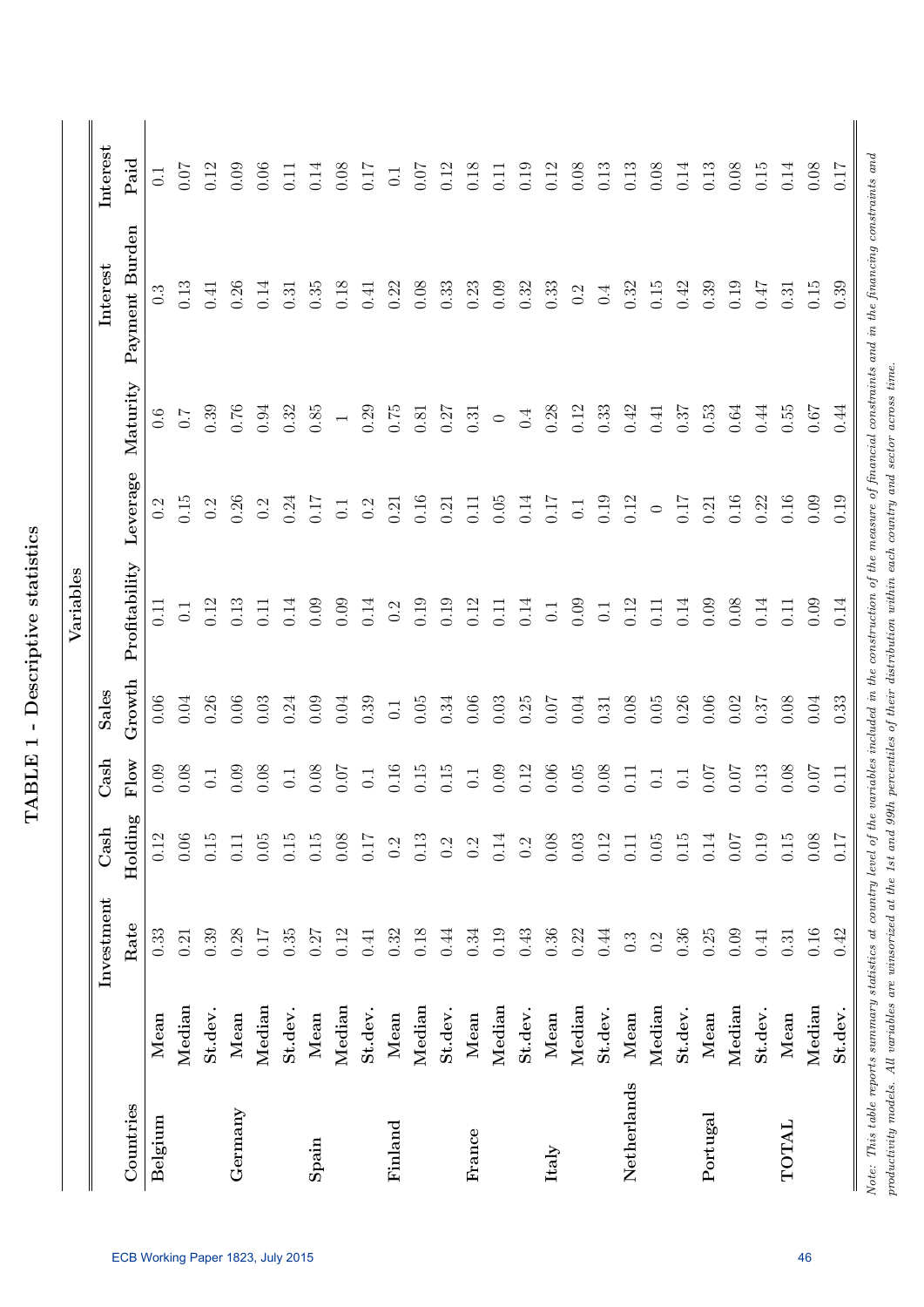|                                   |        | Belgium |                        |          | Germany  |              |         | Spain       |             |      | Finland          |          |
|-----------------------------------|--------|---------|------------------------|----------|----------|--------------|---------|-------------|-------------|------|------------------|----------|
|                                   | Mean   | Median  | lev.<br>St.D           | Mean     | Median   | St.Dev.      | Mean    | Median      | St.Dev.     | Mean | Median           | St.Dev.  |
| Accommodation and Food            | 4.04   | 3.98    | 0.51                   | 3.43     | 3.52     | $0.54\,$     | 3.15    | 3.15        | 0.51        | 3.38 | 3.42             | 0.51     |
| Construction and Real Estate      | 4.28   | 4.03    | ŗ٥<br>$\overline{C}$   | 4.72     | 4.79     | 0.91         | 3.55    | 3.44        | 0.68        | 3.85 | 3.81             | 0.55     |
| Electricity, gas and water supply | $4.62$ | 4.5     | 0.77                   | $4.75$   | 4.72     | 0.57         | 3.96    | 3.8         | 0.91        | 4.49 | 4.43             | $0.68\,$ |
| Information and $R\&D$            | 4.43   | 4.37    | $\infty$<br>$\ddot{0}$ | $4.4\,$  | $4.4\,$  | 0.59         | 3.52    | 3.51        | $0.63\,$    | 3.92 | 3.95             | $0.6\,$  |
| Manufacturing                     | 4.22   | 4.16    | 0.51                   | 4.14     | 4.13     | 0.44         | 3.43    | 3.41        | 0.53        | 3.78 | 3.78             | 77.0     |
| Other business activities         | 4.45   | 4.32    | $\infty$<br>1.0        | 4.22     | 4.19     | $0.65\,$     | 3.45    | 3.43        | 0.63        | 3.83 | 3.85             | $0.55\,$ |
| Retail trade                      | 4.08   | 4.04    | $\tilde{c}$            | 3.76     | 3.75     | 0.56         | 3.2     | 3.19        | $\tilde{c}$ | 3.63 | 3.64             | 0.45     |
| Transportation and storage        | 4.38   | 4.25    | ∞<br>$\tilde{c}$       | $4.04\,$ | 3.99     | 0.54         | 3.6     | 3.61        | 0.53        | 3.83 | 3.85             | 0.45     |
| Wholesale trade                   | 4.42   | 4.34    | 0.54                   | 4.22     | 4.15     | $\sqrt{250}$ | 3.52    | 3.48        | 0.56        | 3.98 | 3.95             | 0.54     |
|                                   |        | France  |                        |          | Italy    |              |         | Netherlands |             |      | Portugal         |          |
|                                   | Mean   | Median  | lev.<br>St.D           | Mean     | Median   | St.Dev.      | Mean    | Median      | St.Dev.     | Mean | Median           | St.Dev.  |
| Accommodation and Food            | 3.59   | 3.58    | $0.48\,$               | 3.44     | $3.51\,$ | 0.72         | 3.97    | 3.96        | 0.91        | 2.42 | 2.41             | 0.53     |
| Construction and Real Estate      | 3.83   | 3.78    | $7\bar{r}$ 0           | 3.89     | 3.86     | $\!0.63\!$   | 4.46    | 4.25        | $0.86\,$    | 2.75 | $2.65\,$         | 0.71     |
| Electricity, gas and water supply | 4.03   | 3.97    | 0.59                   | 4.25     | 4.15     | 0.75         | 5.04    | 5.07        | 0.76        | 3.84 | 3.72             | $1.08\,$ |
| Information and $R\&D$            | 4.06   | 4.03    | 0.6                    | 3.86     | 3.81     | $0.6\,$      | 4.32    | 4.23        | $0.68\,$    | 3.32 | $3.\overline{3}$ | $0.73\,$ |
| Manufacturing                     | 3.76   | 3.73    | 0.44                   | 3.9      | 3.87     | 0.49         | 4.27    | 4.21        | 0.58        | 2.79 | 2.75             | 0.59     |
| Other business activities         | 3.98   | 3.99    | $\infty$<br>$\ddot{0}$ | 3.82     | 3.8      | 0.66         | 4.26    | 4.17        | $0.81\,$    | 2.96 | 2.92             | $0.65\,$ |
| Retail trade                      | 3.67   | 3.65    | 0.46                   | 3.72     | 3.73     | 0.53         | 3.81    | 3.76        | $0.6\,$     | 2.8  | 2.78             | $\,0.63$ |
| Transportation and storage        | 3.77   | 3.73    | 0.42                   | 3.93     | 3.95     | 0.59         | $4.4\,$ | 4.18        | 0.91        | 3.12 | 3.13             | 0.63     |
| Wholesale trade                   | 3.89   | 3.84    | œ<br>0.4               | 4.04     | 4        | 0.55         | 4.37    | 4.26        | 0.66        | 2.18 | $1.95\,$         | 0.96     |

TABLE 2 - Labor Productivity by Countries and Sectors: Descriptive Statistics. TABLE 2 - Labor Productivity by Countries and Sectors: Descriptive Statistics.

firm-employees. In this table, we report the statistics for the log of the ratio.

firm-employees. In this table, we report the statistics for the log of the ratio.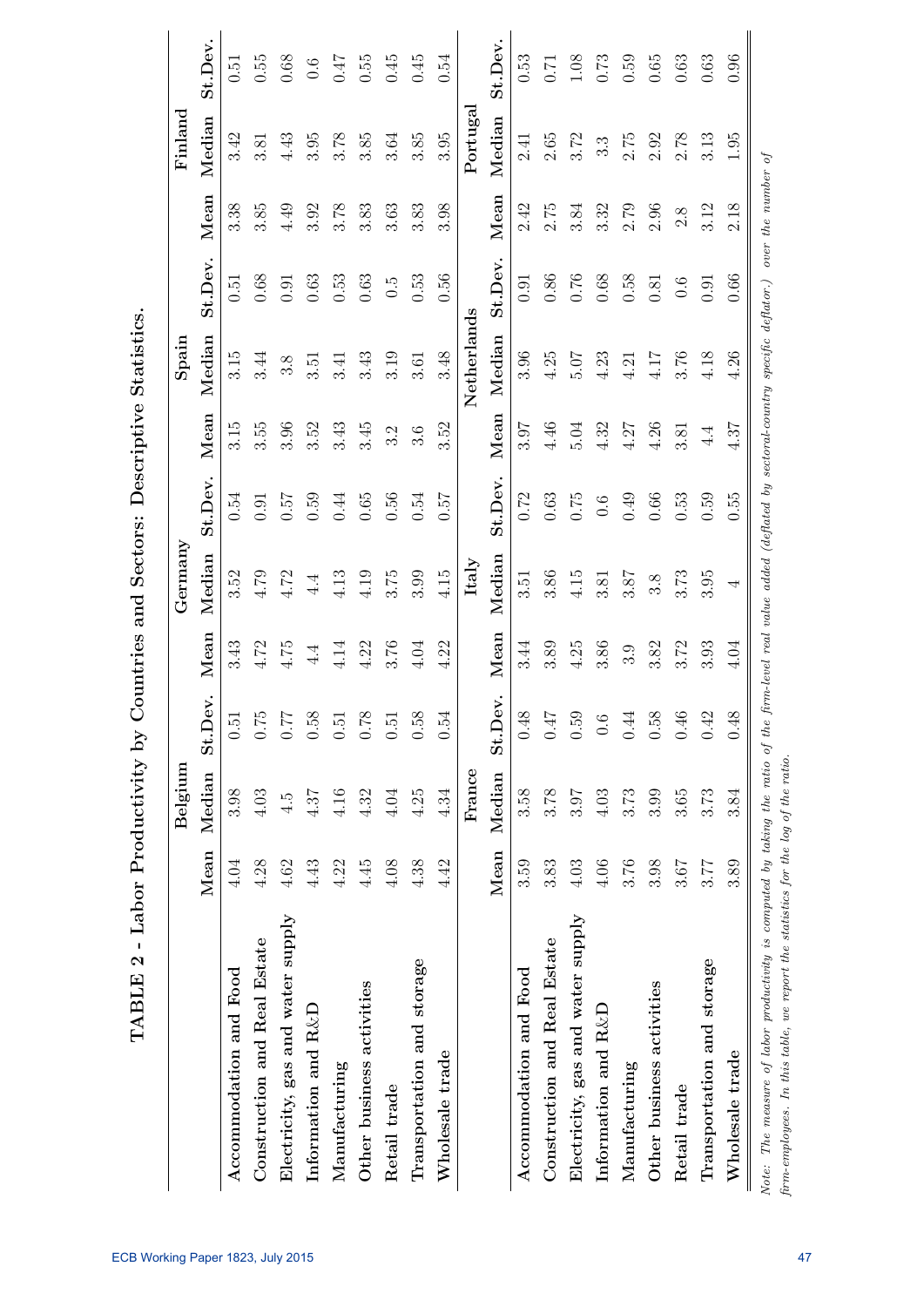## Appendix B Comparison of Financial Constraints Indexes

In this section, we compare the two indicators of financial constraints we have introduced, meaning, the score based on the a-priori classification and the predicted index from the Probit estimation, with an indicator derived from survey data. In particular, we consider the new indicator of credit constraints (ICC) calculated for the CompNet database.<sup>[1](#page-48-0)</sup> The ICC is constructed using the information derived from a firm-level survey (Survey of Access to Finance for Enterprises) regularly conducted by the ECB-EC since 2009. From the survey data it is possible to construct an index indicating whether firms are credit constrained, according to whether they report that: 1) their loan applications were rejected; 2) only a limited amount was granted; 3) they themselves rejected the loan offer because the borrowing costs were too high; 4) they did not apply for a loan for fear of rejection (i.e. discouraged borrowers). The survey-based index is regressed on a set of financial indicators (financial leverage, financial pressure, profit margin, collateral and cash holdings) to estimate the probability of a firm to be credit constrained given the financial situation and characteristics (like size and sectors). In a third step, the estimated coefficients are applied out-of-sample for the period before 2009, in order to construct backward the time series of the index. More importantly, the CompNet methodology is based on specific thresholds, always derived from the survey data, that are used to calibrate the new index with the aim of deriving the percentages of credit constrained firms across countries over time.<sup>[2](#page-48-1)[3](#page-48-2)</sup> We have applied the same thresholds to our two indexes of financial constraints in order to compare them with the ICC. Figure A reports the three indexes across countries since 1995. In all countries, the indicator based on the a-priori classification reports consistently higher percentages of financially constrained firms. Differently from the ICC indicator, the a-priori indicator cannot exploit the information on whether firms indeed applied for external funds or whether they have been objectively rejected. Moreover, it cannot control for interactions between the financial position of firms and other characteristics used in the literature to signal financial constraints, such as size or structural differences related to

<span id="page-48-0"></span><sup>1</sup>See Ferrando et al. (2015), "Assessing the financial and financing conditions of enterprises in Europe: the Financial Module in CompNet", ECB-WP, No. 1836.

<span id="page-48-1"></span> $2SAFE score = -1.88 + 0.71 finite + 0.28 debt burden - 0.51 profitability - 0.21tangle - 1.20 cashholding 0.05ln(totalasses)$ . The analysis is run from the second quarter of 2010 till the first quarter of 2013 and for seven Euro-area countries: Belgium, Germany, Finland, France, Italy and Portugal.

<span id="page-48-2"></span><sup>&</sup>lt;sup>3</sup>In order to define the country thresholds, CompNet uses the percentage of credit constrained firms in the economy calculated directly from the SAFE survey. For each year, constrained firms are identified as those with a value of the SAFE score greater than the threshold. The ICC indicator will be equal to 1 for them and zero otherwise.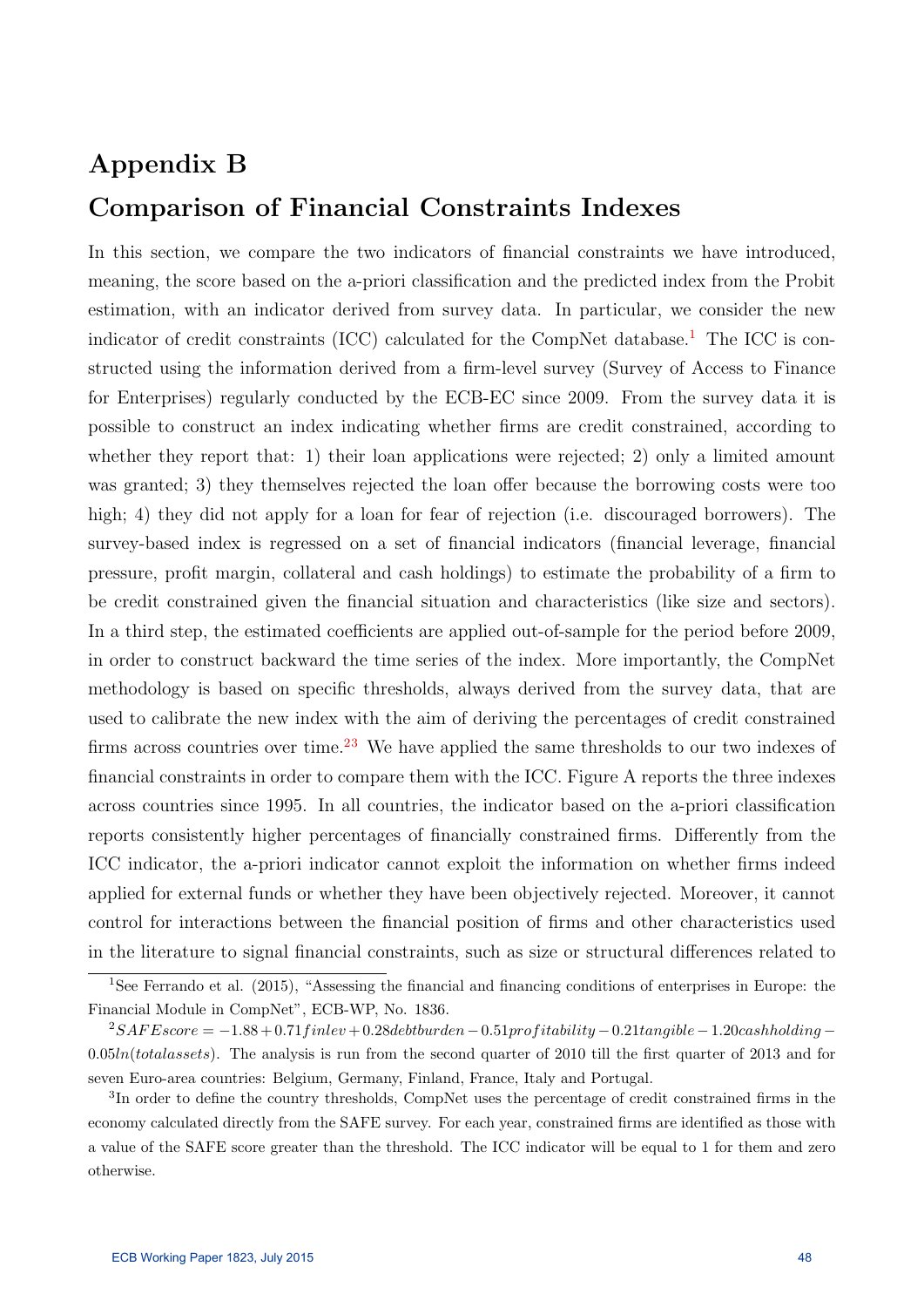the economic sector. On the other hand, the ICC is closer to the predicted indicator and this reinforces our view that it is necessary to go beyond the a-priori classification in order to detect financially constrained firms.

### Firms' characteristics and financial constraints.

In this section, we use the synthetic indicator developed in section 3 to compare the developments over time of a number of firms characteristics conditional on different degrees of financial constraints. As the predicted index is a continuous variable, we split the sample into the three categories. The first category includes firms for which the predicted index is below the 10th percentile (the p10 line in Figure 2). According to the results of our ordered Probit specification, these are firms that are not financially constrained. The second group includes firms whose predicted index takes values around the median (the p50 line in Figure 4, which comprises values between the 45th and the 55th percentile). These firms should be more constrained than the p10 group but less constrained than those with values above the 90th percentile (p90 in Figure 2). Starting from the upper left side of Figure 2, we see that firms facing the highest level of financial constraints are investing less, indicating their difficulties in acceding external finances. This is in line with the evidence given by Whited and Wu (2004) and Carpenter et al. (1998), who show that constrained firms are more likely to give up profitable investment projects because of insufficient funds. By contrast, the largest share of investment is undertaken by unconstrained firms, which are on average the most profitable over time, where profitability is measured by the ratio of earnings before taxes and over total assets. By construction, unconstrained firms keep more cash in their balances. As suggested in Pal and Ferrando (2009), this could be the results of a financial system where most of the non-financial companies get external source of finance through financial intermediation instead of capital markets, as it is the case in Europe. In this setting, liquid assets might help firm to reduce the burden from penalty cost for delayed repayments of the interest rates. Looking at the growth rate of sales, which is often used in the literature to detect financial health, our predicted measure is not giving a clear picture. Firms' sales growth rates across different percentiles of financial constraints are moving closely together over time, with no significant difference. Nonetheless, they are still correlated with the business cycle, showing a strong drop in 2009 and a mild recovery since then. In our sample, constrained firms face relatively higher interest payment burden. These are firms that in order to continue to invest have to finance themselves at unfavorable conditions. This positive relationship might be driven by the high costs of financing induced by high leverage ratios: as high leverage is likely to increase the risk of bankruptcy, this has to be compensated by higher financing costs.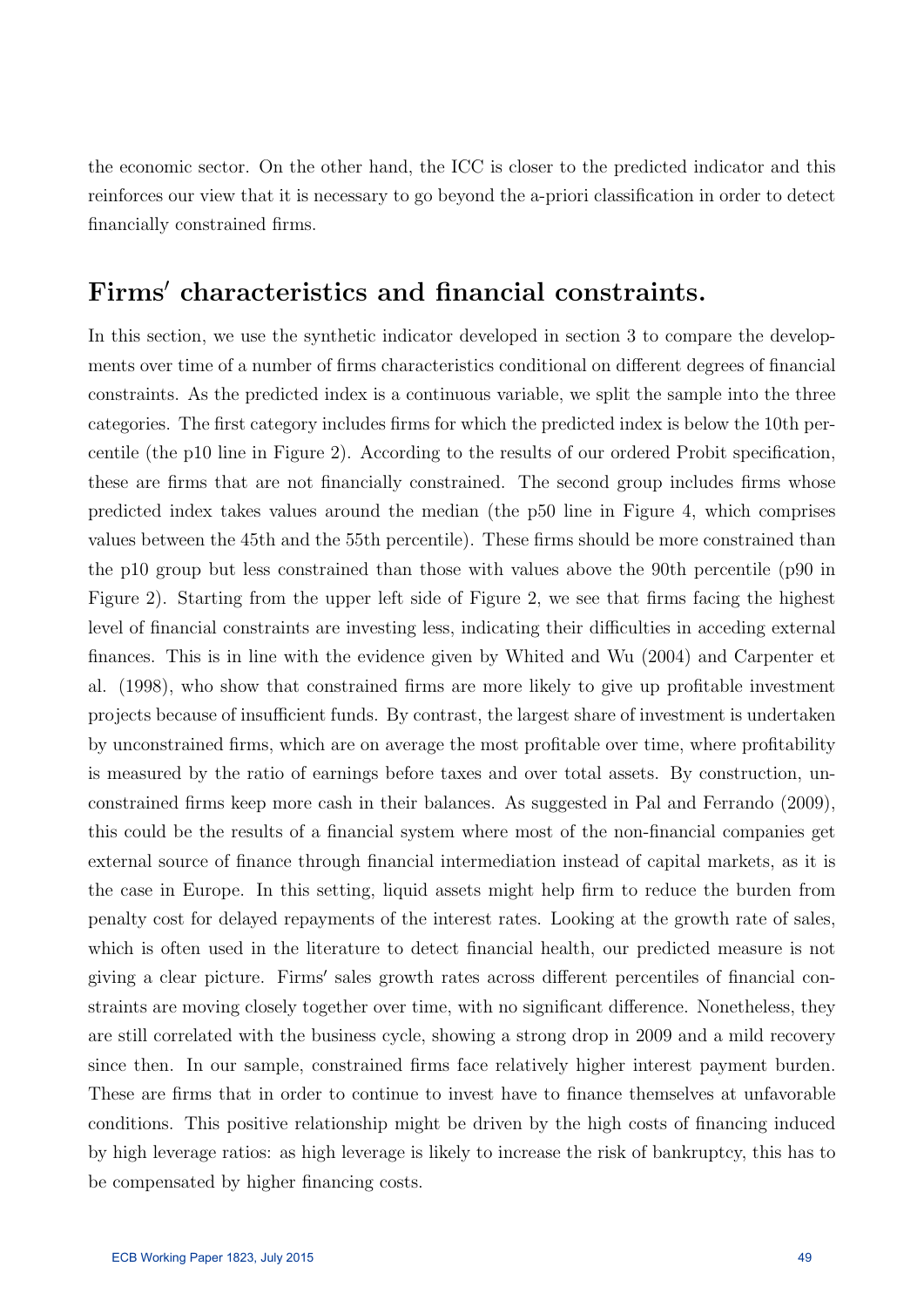



 $\circ$ 

 $\circ$ 

 $\circ$ 

1995 2000 2005 2010

1995 2000 2005 2010

1995 2000 2005 2010

predicted index

predicted index **by a straightful control of the straight of the straight of the straight of the straight of the straight of the straight of the straight of the straight of the straight of the straight of the straight of t** 

predicted index

ICC a-priori index | a-priori index | a-priori index | a-priori index | a-priori index | a-priori index | a-priori index | a-priori index | a-priori index | a-priori index | a-priori index | a-priori index | a-priori index

Finland

ICC and the extension of a-priori index  $\vert$ 

Italy **International Community Community** 

ICC a-priori index |

year and the control of the control of the control of the control of the control of the control of the control of the control of the control of the control of the control of the control of the control of the control of the

.1 .2 .3 .4

year and the contract of the contract of the contract of the contract of the contract of the contract of the contract of the contract of the contract of the contract of the contract of the contract of the contract of the c

.1 .2 .3 .4

year and the control of the control of the control of the control of the control of the control of the control of the control of the control of the control of the control of the control of the control of the control of the

Figure 1 - Financial constraints: the ICC index, the a-priori index and the predicted indicator (% of absolutely constrained firms)

Note: This figure reports the percentage of constrained firms using three alternative measures of financial constraints. The first is the ICC index, which is an index based on a combination of survey data and financial statements (CompNet database). The second is the a-priori index which is based on the classification scheme in Table 3. The third index is based on the Probit regression presented in Table 7, column 1. For all of them, the same thresholds are used to define the percentages of constrained firms across time and countries. The thresholds are originally calculated for the ICC index in the CompNet database. The ICC index is not<br>FGB Working Paper 1823, July 2015  $available$  for the Netherlands. July 2015  $50$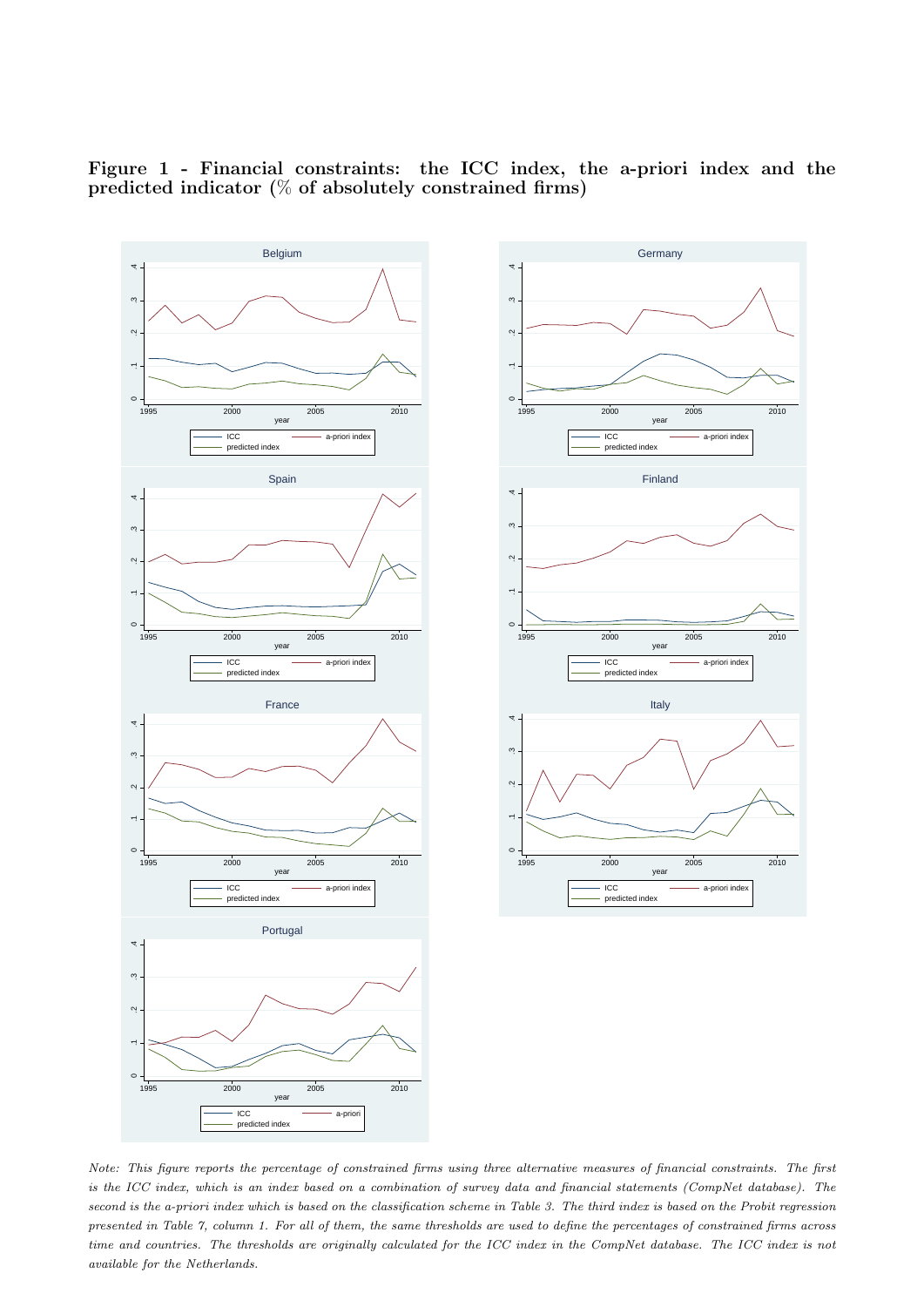

Figure 2 - Financial indicators at different degrees of financial constraints.

Note: This figure displays the financial indicators for firms with different levels of financial constraints, based on the predicted index. P10 refers to firms below the 10th percentile, P50 refers to firms between 45th and 55th percentile, P90 refers to firms above the 90th percentile of financial constraints.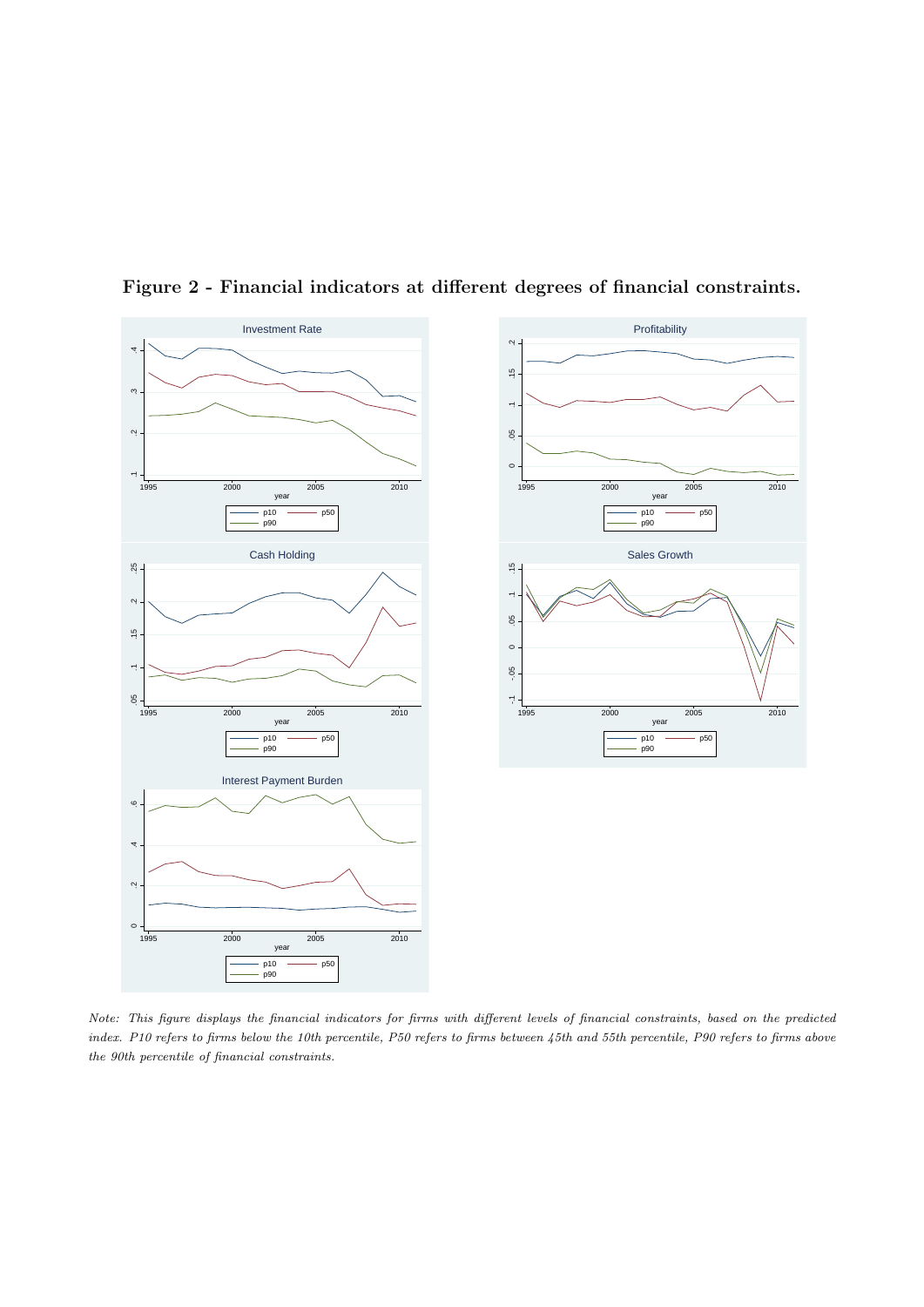## Appendix C

## Definition and construction of row variables

All variables used in this paper are in real terms. Sales, turnover and value added are deflated using time-varying country-sectoral output deflators (source: Eurostat). Intermediate inputs are deflated by the intermediate inputs deflator. Financial variables (assets, liabilities and investment) are deflated with the gross capital formation price index.

- Total fixed assets: Tangible, intangible and other fixed assets
- Other current assets: Current assets Trade debtors Total inventories.
- Total assets: Total fixed assets  $+$  current assets.
- Cash and cash equivalents: Cash and balances at banks.
- Cash holding: Cash and cash equivalent over total assets.
- Cash flow: Net income  $+$  depreciation  $+$  extraordinary income.
- Depreciation: Depreciation on intangible assets and tangible assets.
- Investment Rate: Change in tangible fixed assets plus depreciation over fixed assets at the beginning of the period.
- Sales Growth: Annual growth rate of sales.
- Liquidity: Current assets current assets stock over current liabilities.
- Inventories: Total inventories and consumable biological assets.
- Capital stock: Total fixed assets.
- Working Capital: Current assets current liabilities over total assets.
- Financing Gap: Fixed Investment plus change in the net increase in working capital minus cash flow.
- Financial Leverage: Ratio of financial debt to total assets, where financial debt includes non-current liabilities (long term debt) and current liabilities (loans) and total assets is the sum of fixed and current assets.
- Interest paid: Interest on financial debts + other financial expenses.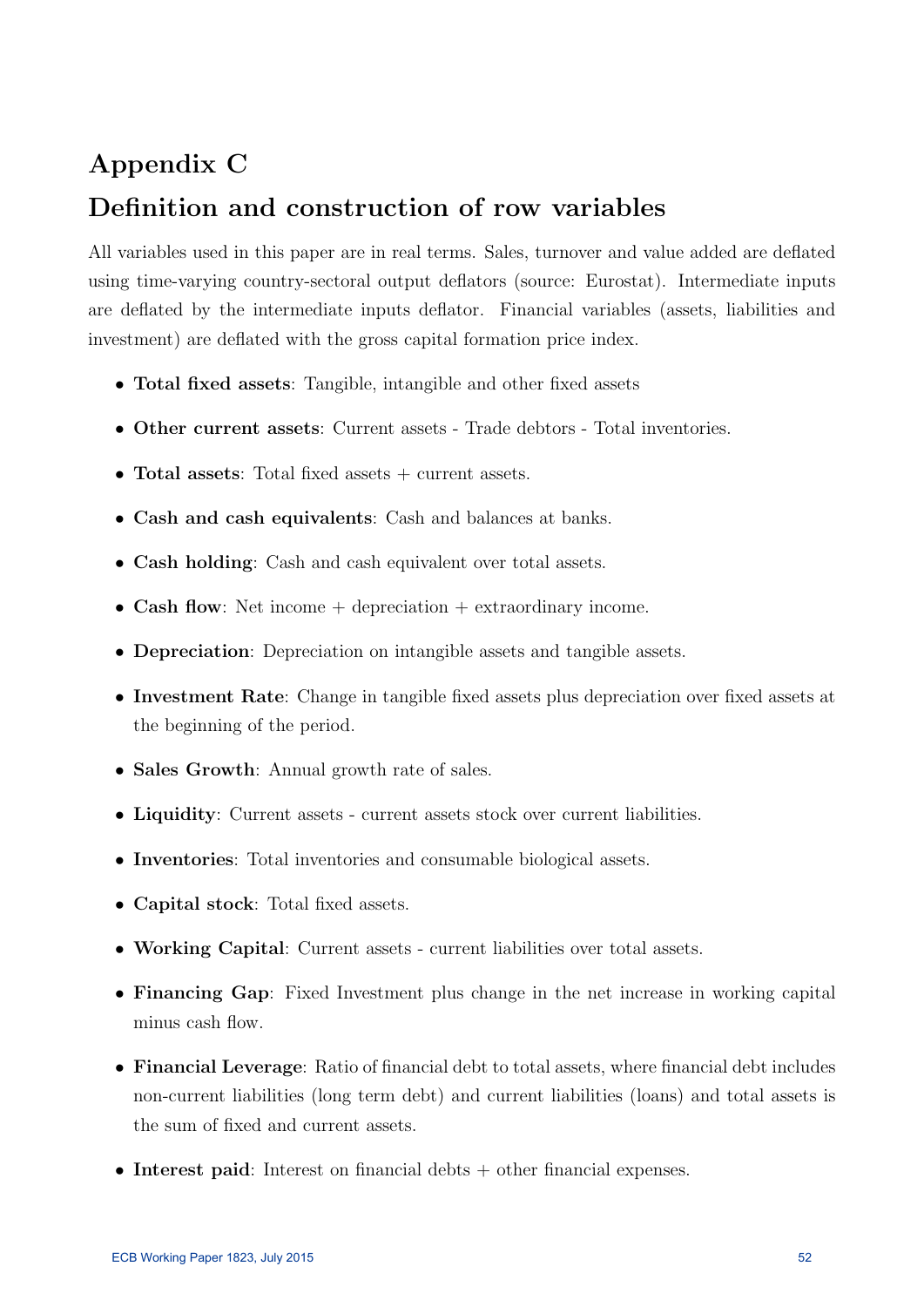- Debt Burden: Ratio of interest payments to earning before interest, taxes, depreciation and amortization plus financial revenues.
- Profitability: Ratio of earnings before interest, taxes and depreciation to total assets.
- Size: Continuous measure of firm size, measured by total assets, expressed in real values.
- Age: Continuous measure of firm age, measured by the ge of the firm at the beginning of period t, based on the entry date in the registry .
- Turnover: Total Sales.
- Value Added: Turnover intermediate inputs
- Number of employees: Total employment, full-time and part-time
- Labor productivity: Real value added over number of employees.